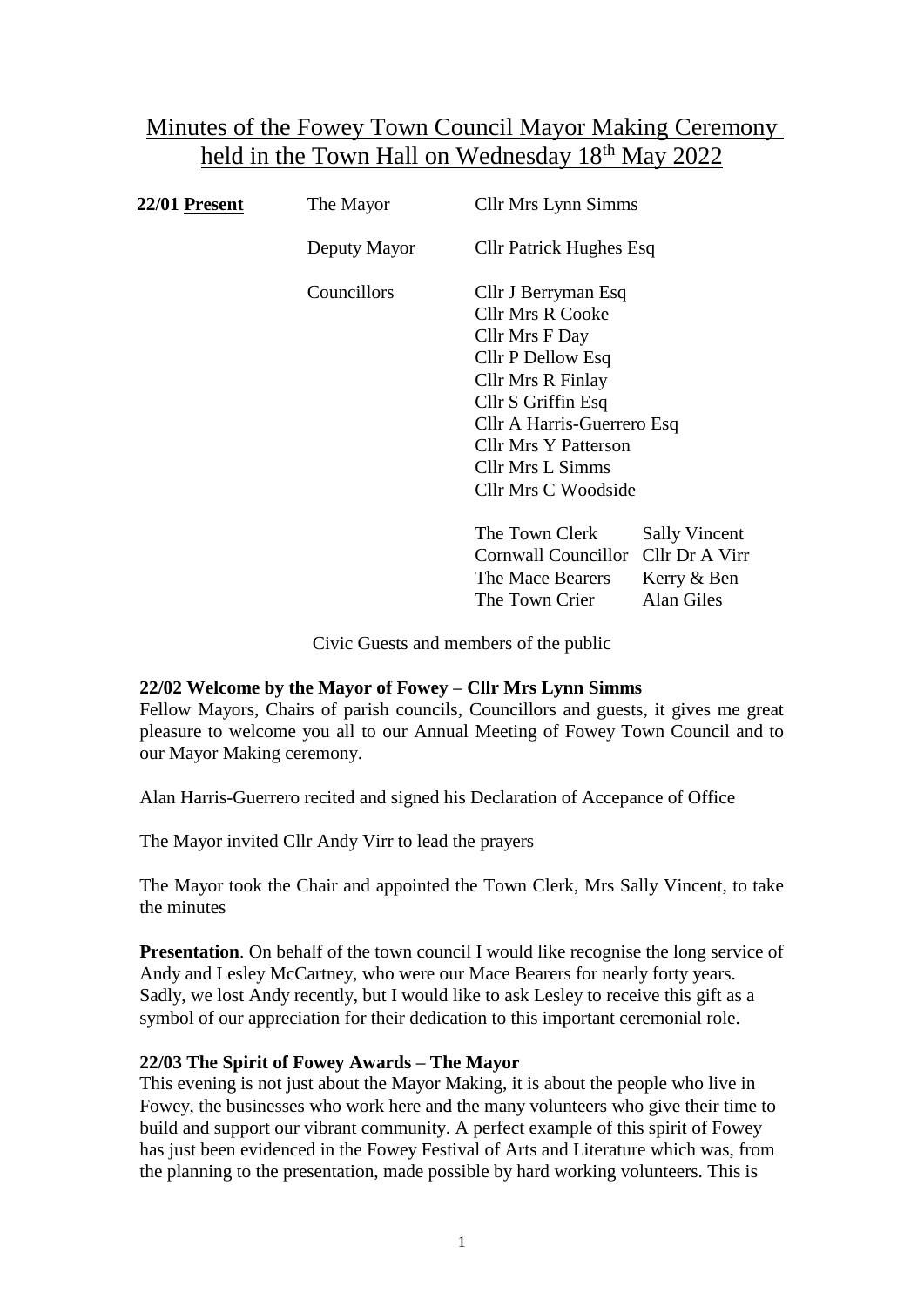but one of the many volunteer organisations in our Town.

However, this year's Spirit of Fowey Community Award is awarded to the Fowey Community Larder. This essential project is run by volunteers at Squire's Field Community Centre to provide food security to members our community and to encourage people to use surplus food to prevent food waste being sent to landfill. The Larder relies on the generous donation of time and resources to continue and I have no hesitation in making this award on behalf of Fowey Town Council. Unfortunately their representatives are unable to be here this evening, but I will arrange to present this to them at a later date.

The Spirit of Fowey Good Citizen's award goes to Roy Newport who set up the Fowey Isolation and Support Group at the beginning of the Covid pandemic. Using his experience of managing emergency situations, as an ex-military policeman and a veteran of the Afghanistan war, he worked to motivate a large number of enthusiastic volunteers and local businesses to offer help to anyone who needed extra support during the lockdown. Roy was also instrumental in organising a Fowey Emergency Support Group along with Dr Andy Virr and Rev Ian Gulland.

The final Spirit of Fowey award is the Young Citizen's Award, and this goes to Scarlett Hughes. I met Scarlett when she volunteered to be part of the Queen's Platinum Jubilee Celebration working group and was impressed by her willingness and ability to confidently communicate her ideas to the group and her independence in arranging activities. In addition she has recently helped to organise a cake sale which successfully raised £1217 to support Ukrainian refugees.

**22/04 Election of Mayor of Fowey for the Civic Year 2022/2023**

The Town Clerk requested formal nominations

## *Cllr Mrs Frances Day proposed Cllr Mrs Lynn Simms and gave the following citation.*

I should like to nominate Cllr Lynn Simms to continue as Mayor of Fowey after her first year in the post. Lynn took over from Ruth Finlay last May. Ruth had been Mayor for six years and had been very successful, so it was a somewhat daunting task. But Lynn has risen to the occasion and taken on the mayorship and made it her own. As someone who joined the Council at the same time as Lynn, five years ago now, it has been fantastic to see how Lynn has grown into the post and gradually got to grips with the huge demands that being Mayor of Fowey involves. Just a little background for those of you who don't yet know Lynn very well: Lynn is Welsh by birth but has lived in Cornwall since 1993. She lived initially in Par, then St Stephen, and has been resident in Polkerris for the past 8 years. She worked at Fowey Community College, teaching mainly art with some musical theory. She is still working part time as a print maker and ceramicist. Lynn also runs workshops at the Cosgarne housing project. She plays violin for Cornish and Welsh dancing and also plays in a folk band called Ryp an Mor (which is Cornish for Beside the Sea).

Lynn lives in Polkerris with Gary, who is a Volunteer Co-ordinator at National Trust property Trerice and their Jack Russell, Murray. It is brilliant having someone from Polkerris on Fowey Town Council as the concerns from that part of the Parish are now more mainstream. She has one son, Ceri who lives in France with his partner and little daughter Lana. Ceri works across the border in Switzerland.

Lynn is particularly passionate about the Environment and in addition to her mayoral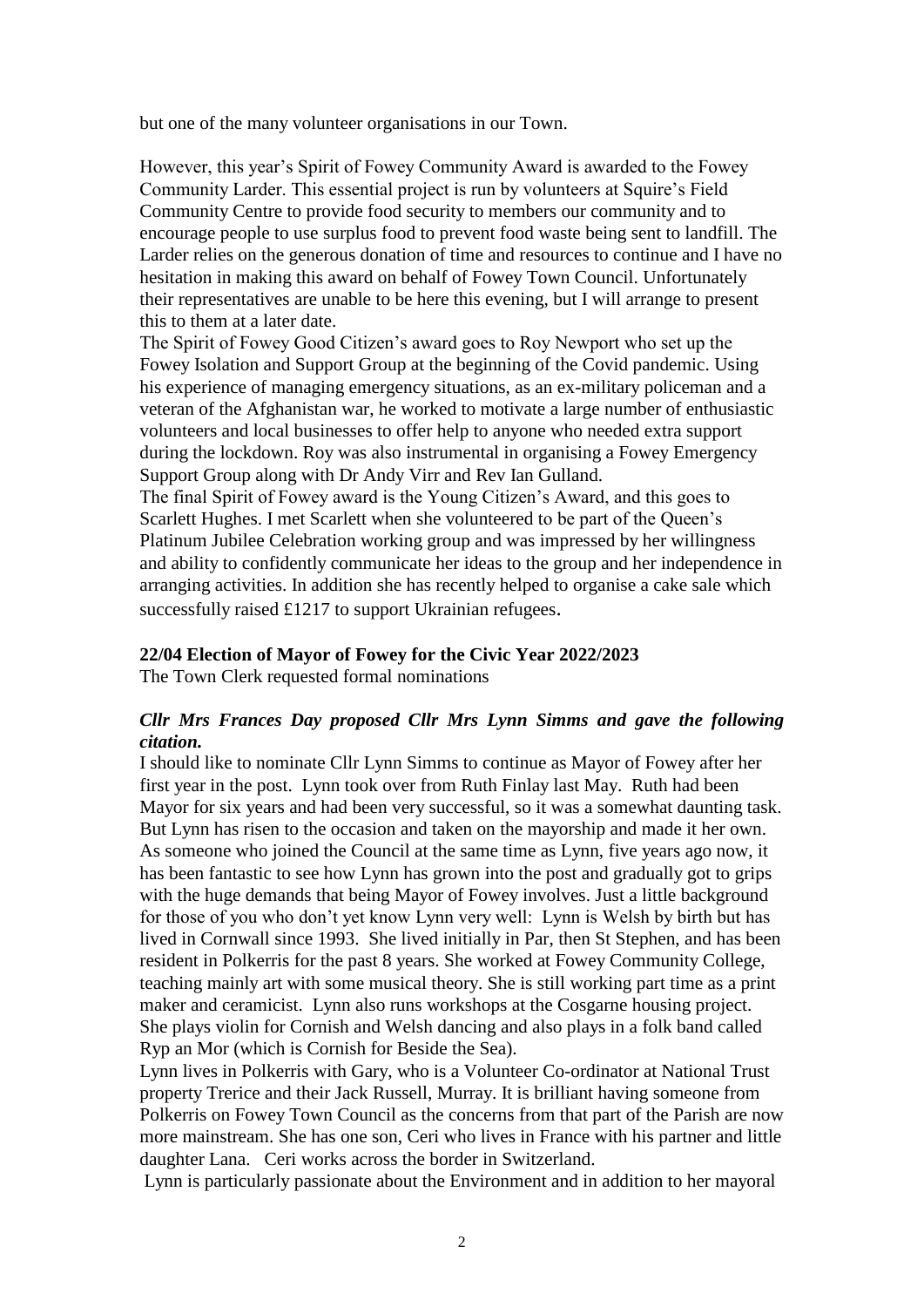duties, is heading the Environment Growth Plan, together with the Jubilee Working Party. She organised the Environment Group at the Christmas Market and is always keen to raise awareness of Environmental concerns and what Fowey is doing to combat climate change. As an artist, she is naturally creative and likes to use her abilities to improve communication and help people to engage. As someone with an artistic and educational background, she is keen to involve the children at both Schools more in the mainstream of life in Fowey, especially with emphasis on the challenges posed by climate change. Other projects led by Lynn are the reduction in the use of chemicals for weed control and the installation of a water refill station. She is enthusiastic about the extension of the planting of wild flower areas in Fowey, with one already underway beside the Tristan Stone. Lynn was instrumental in leading Fowey Town Council to Declare a Climate Emergency and will continue to lead the Council and the Town forward to increased awareness of environmental issues. She is determined not to neglect implementation of small steps in trying to improve the environment; she believes involvement of the Community is vital. I am really pleased that Lynn has agreed to continue as Mayor for another year. She is an excellent chair of Council meetings, of the Environment sub-committee and the Jubilee Working Party. She will always listen to views expressed and take them on board in a considered manner. Lynn isn't afraid to seek advice if needed and can see the whole scenario of any issues that might prove controversial. She gets involved across the whole spectrum of Council business and makes informed and valuable contributions to the proceedings. Fortunately we have a reasonably well behaved Council and she hasn't so far had to channel her inner Jackie Weaver! I am sure we will all support Lynn as she continues to grow in her post as Mayor and wish her continuing success in her immense contribution to society in Fowey and beyond.

#### *Cllr Mrs Rhianna Cooke seconded the nomination in song, giving the following citation*

I would like to thank Cllr Day for her excellent proposal for Cllr Simms as Mayor Elect for 2022/23. I would like to second her proposal with a little help from our good friend Mr Bon Jovi…

Lynn used to work at Fowey school, teaching art to us kids, making it cool, so tough, so tough. She now leads the town council of Fowey, Working hard to ensure it's a place we can all enjoy, enjoy.

She says we've got to hold on to what we've got We've got to save our planet from getting too hot A climate emergency has been declared, oh yeah So let's all do our share

Woah, put your glasses in the air Woah, Fowey has got a new mayor In Lynn Simms you've got someone who really cares Woah, Fowey has got a new mayor

She's sorting out the Queen's jubilee,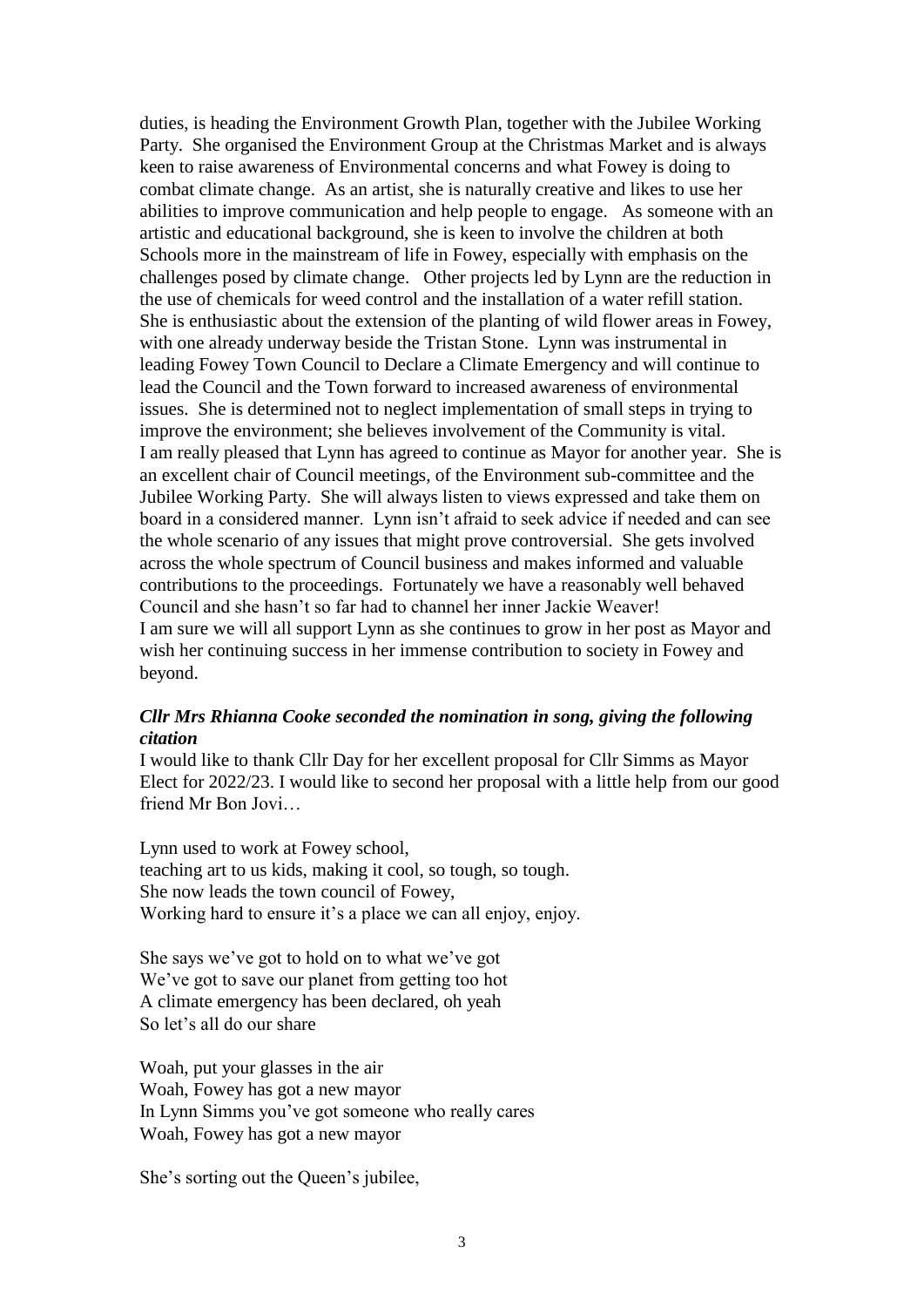So we can all have, a great big party, God save, the queen. She's put Polkerris right on the map, With her consort Gary, let's give them a clap, oh yeah, oh yeah

She says we've got to hold on to what we've got We've got to keep our housing for the current Fowey lot A housing statement is being sent to your local MP So let's wait and see

Woah, put your glasses in the air Woah, Fowey has got a new mayor Check out her art, it's beyond compare Woah, Fowey has got a new mayor

There being no further nominations the Town Clerk called for a vote, which was unanimous, and it was RESOLVED that Cllr Mrs Lynn Simms would be Mayor of Fowey for the Civic Year 2022/2023.

**22/05** The Mayor recited and signed the Declaration of Acceptance of Office and swore the Oath of Allegiance.

#### **22/06 The Mayor returned thanks for her election**.

My predecessor, Cllr Ruth Finlay, was Mayor of Fowey for six years. She was, and still is, a passionate advocate of the town and was always on call to deal with any questions, problems or incidents. Notably she took the lead in the creation of the Fowey Neighbourhood Plan in consultation with the community of Fowey which was passed by public referendum in 2020. This important document forms the basis of all our planning discussions, ensuring that the community's views are considered in any decision made. Since stepping down from being Mayor, Ruth is now the chair of the planning committee. She took the lead in writing the successful town vitality bid and is a part of the Town Team which is progressing the Fowey Town Centre Masterplan. She is definitely a hard act to follow!

During my first year as Mayor her support and advice has been invaluable. On behalf of Fowey Town Council I I would like to make this presentation to Cllr Finlay to mark her time as the Mayor of Fowey.

I feel very proud and privileged to accept my nomination as the Mayor of Fowey for the civic year 2022/2023, and thank Cllr Day and Cllr Cooke for proposing and seconding me, and my fellow Councillors for electing me to office.

I am an artist, a teacher and musician and as such don't have the traditional qualities looked for in a Mayor. However, I think that creativity and communication skills are essential when working collaboratively and so are excellent qualities for this role and over the past year I have endeavoured to put them to good use.

Having been elected Mayor in May 2021 without the experience of being deputy, I have had a steep learning curve, but one which I have really enjoyed. It was a great advantage to have worked at Fowey Community College teaching the young people of Fowey and surrounding areas and because of this I have an investment in the Town. I have David Hendry, former Head of Expressive Arts at the Community College, to thank for giving me that opportunity in 1993!

I am looking forward to continuing to work alongside my fellow councillors in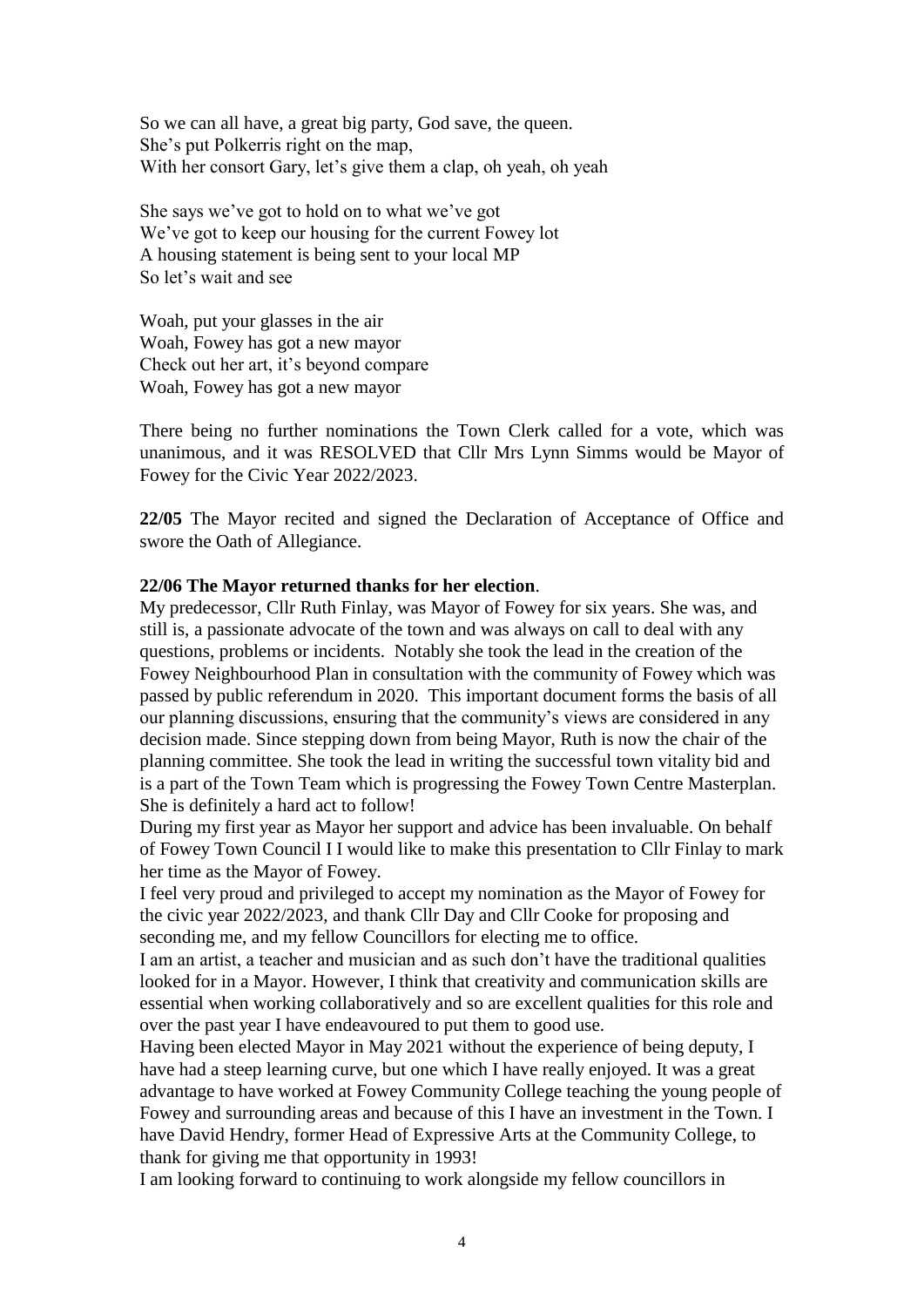2022/2023 to take forward our plans for the refurbishment of Squires Field Pavilion as a council office and library, to support the Town Team in progressing the Town Centre Masterplan and to further develop our Environmental Action Group. Finally I want to thank Deputy Mayor Patrick Hughes, my fellow councillors and the Town Clerk for their support and hard work during the 2021/2022 session.

The Mayor appointed Mr Gary Craddock as her Consort

## **22/07 Apologies for Absence**

The Town Clerk reported 18 apologies

## **22/08 Election of Deputy Mayor for the Civic Year 2022/223**

The Town Clerk requested formal nominations

## *Cllr Dellow proposed Cllr Patrick Hughes and gave the following citation*

I would like to formally propose that Councillor Patrick Hughes be Deputy Mayor for the civic year 2022//2023.

Patrick shows great passion for Fowey and the people who live here and brings his enthusiasm with him everywhere.

It was Patrick who I spoke to several times in advance of becoming a Councillor myself a couple of years ago – right in the middle of the first Covid lockdown. He obviously did a poor job at putting me off as here I am today!

As chair of the Town Hall and Quay committee Patrick has been a driver behind getting the Town Hall refurbished to what it is today. I hope you like the colours – in process of choosing them we had a few samples put on the wall – Patrick then advised "I like them all – "I'm colour blind!" Neatly passing the buck to others to decide… Patrick is also an athlete and is often to be seen jogging through Fore Street – if you see him please don't stop him to talk as it this will ruin the momentum being built up to get him up the hill at the other end!

Finally – other than enthusiasm what else does Patrick bring to the Council meetings? ………Coffee………. always on the case at every meeting - kettle out, coffee, milk, mugs. Patrick is a great coffee maker. This town runs on Patrick's coffee! Seriously though, it is a great pleasure to formally propose Cllr Patrick Hughes to serve as Deputy Mayor in Fowey for the civic year 2022/2023.

## *Cllr Griffin seconded the proposal and gave the following citation*

I am delighted to formally second the nomination of Cllr Patrick Hughes as Deputy Mayor. You may see Patrick today looking like a young Gazelle when he goes on his infrequent runs. You may hear Patrick with his angelic voice raising spirits everywhere. The secret is that others see him with the sweet smell of success as he is elected tonight. His most importance sense is his common sense, he is intelligent, energetic and busy but brings true professionalism to the Council. FTC and the Town Of Fowey is very lucky to have Patrick as Deputy Mayor. It is a great pleasure to formally second the nomination of Cllr Patrick Hughes as Deputy Mayor of Fowey for the civic year 2022/2023.

There being no further nominations the Town Clerk called for a vote, which was unanimous, and it was RESOLVED that Cllr Mr Patrick Hughes would be Deputy Mayor of Fowey for the Civic Year 2022/2023.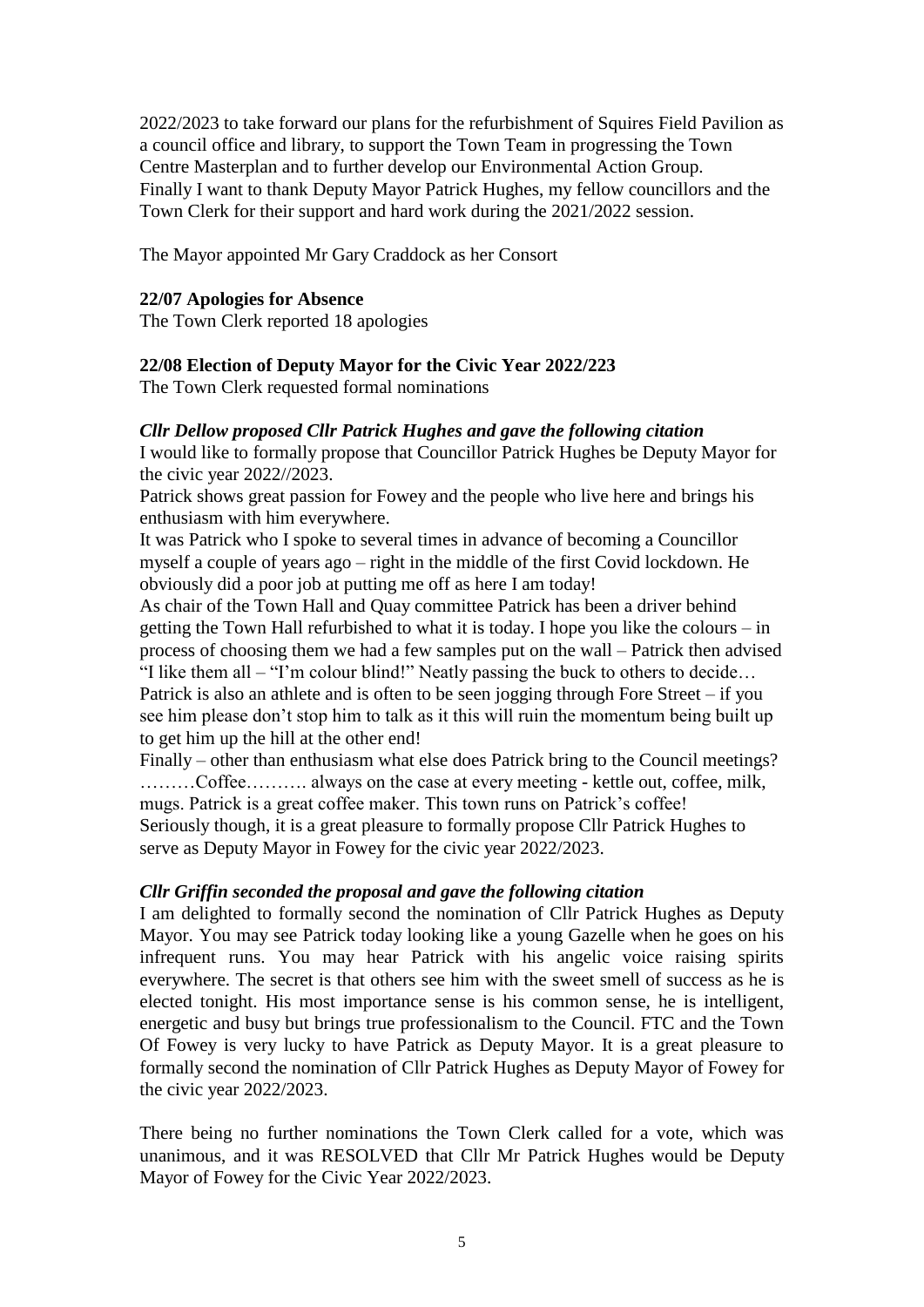## **22/09 The Deputy Mayor returned thanks for his election**

Good evening Ladies and Gentlemen, Many thanks to Andrew and Scott for their kind words. It is with great pleasure that I accept the nomination to be Deputy Mayor of Fowey. I look forward to supporting Lynn in her role as Mayor and the other Councillors for 2022/2023.

After a quiet couple of years there is a lot to do. I will not list everything as this could take some time. I would like to mention that the Town Hall is now registered for Weddings. This has been discussed for a number of years and it is wonderful to have received approval for this. The chief registrar and wedding planners are confident that this venue will be extremely popular. It is different from many other venues in Cornwall, particularly as a historic Town Hall positioned in the heart of Fowey so close to the sea. The Town Hall will be provided at a very affordable cost. We are hoping it will encourage visitors to Fowey in the quieter months. We live in a beautiful town to visit, and I am sure wedding guests will enjoy coming here. We have already had our first wedding. Pete and Sam were married in the Town Hall and then our Fabulous Town Crier led the wedding party to a reception at Gallants. The Hall looked amazing on the day and has since been decorated and new lighting is being installed by James Dowrick.

I am looking forward to working with Lynn and the other Cllr's to enhance this lovely Town working alongside the other groups so active in Fowey. Please do email or phone or even better, we would love you to come and contribute at council meetings. In summary, I am looking forward to being Deputy Mayor of Fowey for a second year.

#### **22/10 To appoint Members to serve on Committees for 2022/2023**

The Town Clerk called upon Cllr John Berryman propose the ratification of the proposal tabled at the council meeting held on 20<sup>th</sup> April 2022 in respect of FTC Committees. Cllr Berryman proposed, Cllr Finlay seconded and it was RESOLVED that the following members should serve on Committees for 2022/2023 Planning: Cllrs Berryman, Day, Dellow, Finlay, Woodside Environment: Cllrs Cooke, Day, Finlay, Griffin, Hughes, Simms, Town Hall: Cllrs Day, Dellow, Hughes, Patterson, Woodside Finance: Cllrs Berryman, Cooke, Dellow, Hughes

#### **22/11 Announcements – The Town Clerk**

- The Statutory Meetings of the Council will be held on  $20<sup>th</sup>$  July 2022, 19<sup>th</sup> October 2022 and 18<sup>th</sup> January 2023
- Meetings are also held on most of the third Wednesdays of other months and are always advertised on our Notice Board outside the Town Hall and on our website [www.foweytowncouncil.gov.uk.](http://www.foweytowncouncil.gov.uk/) Members of the public are very welcome to attend any of these meetings and there is always an opportunity for public questions at the beginning of the session.
- There will be some walkabouts tomorrow in the town with David Orr, the consultant who is working on the Fowey Town Masterplan. There are still two sessions lasting about 2 hours that are not fully booked and if you would like to take part and share some ideas please book your place online.

Finally on behalf of the Mayor may I thank everybody for attending this evening and